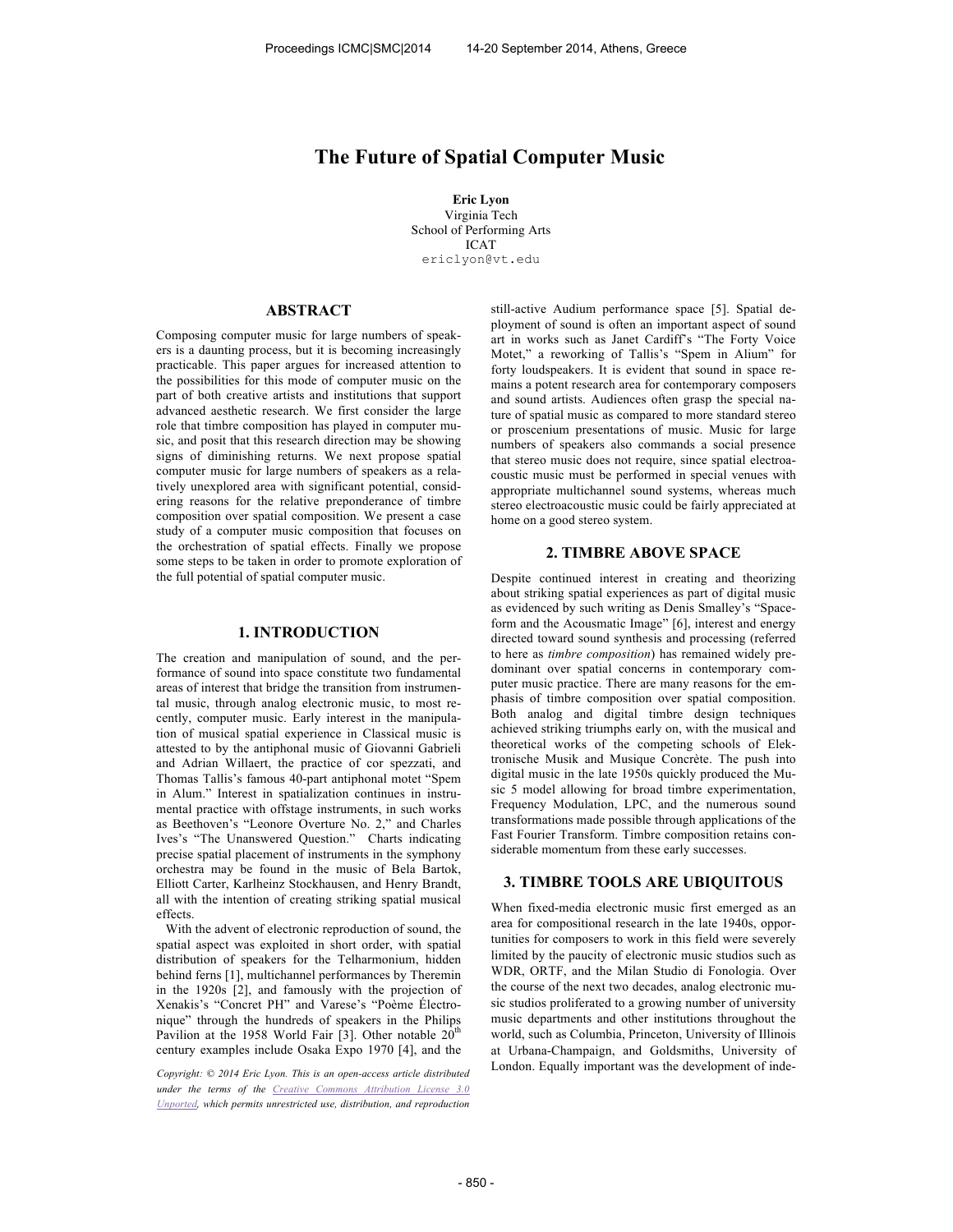pendent studios, such as The Cooperative Studio for Electronic Music in Ann Arbor, and the San Francisco Tape Music Studio. From the 1960s forward, commercial manufacturers such as Moog and Buchla enabled individuals to purchase electronic music equipment for experimentation in private studios.

The development of computer music facilities followed a similar trajectory, with computer music systems originally developed at Bell Labs migrating to such institutions as Princeton, Stanford, UC San Diego, and IRCAM. By the late 1980s, it was possible, if still alarmingly expensive, for individuals to purchase personal computers with built-in DACs and ADCs, such as the NeXT Cube, and SGI Indigo. By the end of the  $20<sup>th</sup>$  century, it was quite common for composers to own notebook computers vastly more powerful than the mainframes to which they would have been tethered at institutions only 15 years prior. Today in much of the world, it is rare to find a composer who does not own a computer.

## **4. TIMBRE INNOVATION MAY BE NEARING SATURATION**

The ubiquity of hardware and software tools for sound synthesis and processing is reflected in the music heard at ICMC since its inception in 1974. The prevalence of a concern with timbre in the computer music community is such that as early as 1994, Agostino Di Scipio could propose a two-category model for computer music consisting of *algorithmic composition*, and *timbre composition*. [7] Indeed the concern with timbre composition extends well beyond the domain of computer music into the areas of popular music and sound design for cinema, among many others. However, I would suggest that we now have a timbre problem. Innovations in the tools and techniques for timbre composition have been slowing for some time now. No new computer music technique in the last 20 years has had nearly the impact of Frequency Modulation in the 1970s or FFT-based processing in the 1980s. And our recent computer music seems to reflect this fact. I have heard many fine computer music pieces in the last few years, all of which sounded to me as if they could have been composed using timbre tools available 20 years ago. If this seems like a bold assertion, consider the aggregate evolution in the sound/timbre world of computer music between 1965-1985 as compared with 1994-2014. A slow down of innovation in timbre composition seems evident. This is not necessarily a bad thing. The stabilization of the constitution of the modern orchestra by the early  $20<sup>th</sup>$  century left room for decades of fruitful musical creation in that medium. The same may hold true for timbre composition. But practice-based computer music researchers may need to look elsewhere than timbre composition for the kinds of fundamental breakthroughs heard in Chowning's early FM pieces, Paul Lansky's LPC composition "Six Fantasies on a Poem of Thomas Campion," Barry Truax's granular synthesis composition "Riverrun," or Christopher Penrose's spectral processing composition "Fraud." Spatial compo-

sition is a domain of computer music where such fundamental advances may still be possible. At the same time, spatial research requires sounds to spatialize, and the remarkably rich timbre palette of digital sound developed over the last half century presents a wholly adequate basis for grounding the coming developments in spatial computer music.

## **5. WHAT IS HOLDING SPATIAL COM-PUTER MUSIC BACK?**

If spatial composition is so promising, why do we still hear relatively little of it? There is certainly no shortage of papers on spatialization in recent years. And it is significant that the call for music in this ICMC specified an opportunity to perform pieces with as many as 24 channels. In fact we do hear a fair number of pieces for eight channels, which has become something like a new standard at electronic music conferences. But spatial music for large numbers of speakers is still relatively rare.

There are significant obstacles that might explain the current situation. Composers are faced with quite limited access to performance spaces providing installed multichannel systems with large numbers of speakers. There are still relatively few such studios and performance spaces in the world that support composition of computer music for 24 or more speakers. If a composer is not fortunate enough to work at an institution that provides such a space, access can be very difficult indeed. Some institutions that support large multichannel systems do not have a dedicated space for them, such that their speakers must be rigged for every performance (of which there are few, because of the exhausting setup and teardown efforts required), and otherwise remain in storage. Compared to the huge variety of software tools available for timbre composition, the tools for spatial composition are few, and relatively undeveloped. Commercial DAWs like ProTools have very little to offer composers who wish to work in larger multichannel formats than 7.1. And more progressive acoustic compilers like Csound and Super-Collider can present hard-coded limits on channel numbers for reading and writing sound files. Such software obstacles can be overcome, but the solutions require coding skills that not every computer music composer possesses. And finally, composing for large numbers of speakers is considerably more difficult than composing in stereo.

#### **6. HEDGING SPATIAL BETS**

In the face of the above-mentioned obstacles, composers often add their own forms of resistance to full spatial practice. When faced with an opportunity to present a piece in a multichannel space with a large number of speakers, a commonly accepted solution is to compose for a smaller number of channels that are available at one's local institution or studio, and then perform a live diffusion into the multichannel space. While not an unreasonable solution, this does limit the ability to make full use of the multichannel space since, as Natasha Barrett, an expert electroacoustic composer and diffusion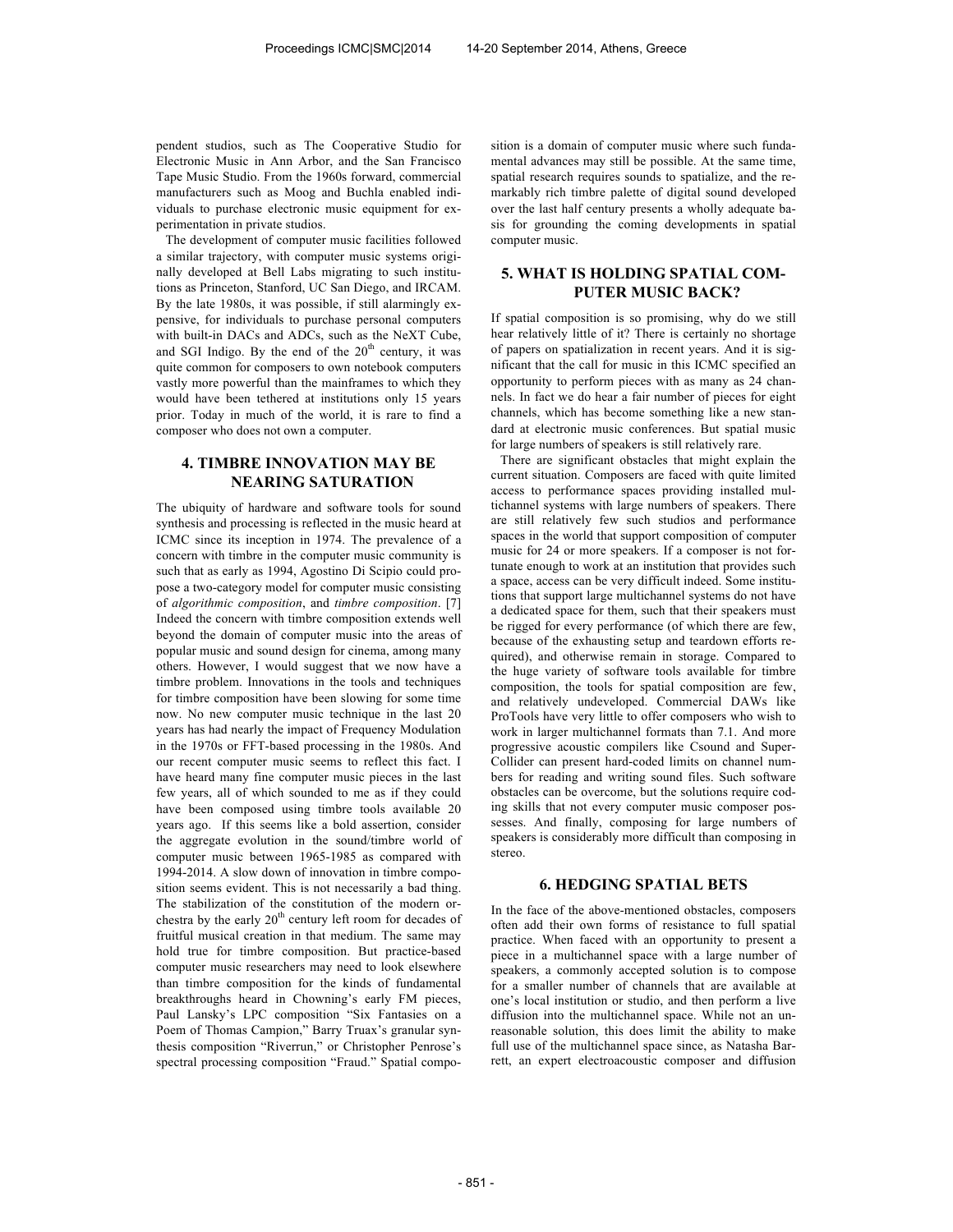artist, has pointed out, there remain spatial effects that require more degrees of control than our hands can produce in real-time performance [8]. But even composers who are fortunate enough to enjoy a significant amount of direct access to multichannel performance spaces often wonder if it makes sense to compose a piece that can only be heard in one performance space in the entire world. A piece that settles on the lowest common denominator of what several multichannel spaces have to offer would seem to have more performance opportunities than a piece that takes full advantage of the capabilities of a single performance space. Indeed it must seem a singularly perilous endeavor to compose music for large numbers of speakers at the present time. But the riskiness of the undertaking can hardly be considered an objection in the context of experimental music. Experimentalism is embedded deeply in the DNA of computer music. And as argued above, timbre composition may be a domain showing diminishing returns for experimentation. By contrast, computer music composition for large numbers of speakers is an area ripe for experimentation and discovery. All the elements that make spatial composition such a difficult prospect might well make the pursuit all the more attractive to the most daring composers.

#### **7. SPIRITS: A CASE STUDY**

In 2011 I was awarded a Giga-Hertz prize from ZKM, which brought with it an opportunity to compose a piece in the ZKM Klangdom, a multichannel space with 47 installed speakers: 43 suspended speakers and four subwoofers. The Giga-Hertz residency afforded me a total of five weeks in two separate visits of nearly uninterrupted time in the Klangdom in April and August 2012, during which I composed a work for 43 speakers, 30 minutes in duration, entitled "Spirits," which was premiered at the IMATRONIC extended Festival of Electronic Music at ZKM on November 22, 2012.

#### **7.1 The Technical Setup**

The first few days of the residency were devoted to selecting an appropriate software environment to compose with. I first decided not to use the four subs, and to work with only the 43 suspended speakers, which would provide the clearest point source localization. ProTools was immediately rejected as inadequate to the intricate mixing schemes I had in mind. I reviewed Zirconium, an inhouse ZKM tool that is quite useful for automating spatial trajectories. However I decided not to use Zirconium either, as I wanted to work with incoherent, as well as coherent spatial images. Csound was tempting, but I was planning to mix multiple multichannel files with 43 channels each, and the Csound disk file reader Soundin had a documented hard-coded limit of 24 channels of input, later increased to a still-inadequate 40 channels. SuperCollider was then chosen as the primary compositional platform. The algorithmic capabilities of SC, along with its flexible audio bus routing scheme were ideal as a compositional environment. My initial plan was to create smaller sections as 43-channel interleaved CAF files and mix them down in SC. This plan soon ran into a snag,

since the DiskIn unit generator of SC, as recently as version 3.6, has an undocumented, hard-coded limit of 32 channels, and fails silently when attempting to read sound files with 33 or more channels. [9] At that point, I wrote a small utility in C with libsndfile in order to demultiplex sound files with an arbitrary number of channels to sets of mono sound files. [10] This added an unwelcome additional layer of complexity, but allowed me to mix freely in SC, using groups of 43 mono files for each sound source.

I mention all of this not to criticize SuperCollider, which is an excellent and unique acoustic compiler, but to make a larger point about the current state of affairs in audio software for spatial composition, where unnecessary channel limitations are still common. At a certain point in time when the DiskIn ugen was written, 32 channels must have seemed like a perfectly reasonable limit, but that's the problem with hardcoded limits. They seem reasonable, until they don't. The surprising limitations for spatial composition of even highly progressive computer music tools like SuperCollider indicate how much room there remains for spatial exploration. Lacunae in computer music software are de facto markers of areas that have not yet been extensively explored.

#### **7.2 The Music**

In order to focus on spatial composition over timbre, a set of sampled piano notes from the University of Iowa Musical Instrument Sample distribution was used as the exclusive sound source for the composition. [11] From the very first experiments, the aesthetic power of spatialization with large numbers of speakers was evident. The work starts with the lowest piano notes, convolved with 40-second duration trapezoidal noise impulse responses, to smooth off the attacks. Different notes are assigned to different speakers, which then pan across the room. The effect of multiple notes panning in parallel in a plane is strikingly different from a stereo pan in front of the listener. In stereo panning there is a sense of distance, as the listener observes from outside the area of virtual motion. In the multi-speaker panning, the listener feels as if inside a slowly moving wave of sound.

Elevation worked well too. The Klangdom speakers are hung at five different elevation levels, counting a single central speaker mounted on the ceiling. Panning melodies at different speeds and elevation levels in a contrapuntal texture produced envelopment and enhanced intelligibility for the counterpoint. An even more striking use of elevation was a dense granular texture of piano notes that were assigned to speakers according to pitch, with higher pitches assigned to higher speakers. With eyes closed this passage is capable of producing a sensation of levitation in the listener. Other uses of elevation included patterns panning in circles up and down opposite walls, and tremolo groups panning from the front, up, and over the audience to the back of the hall. All of these spatial patterns were clearly audible from numerous listening locations in the Klangdom.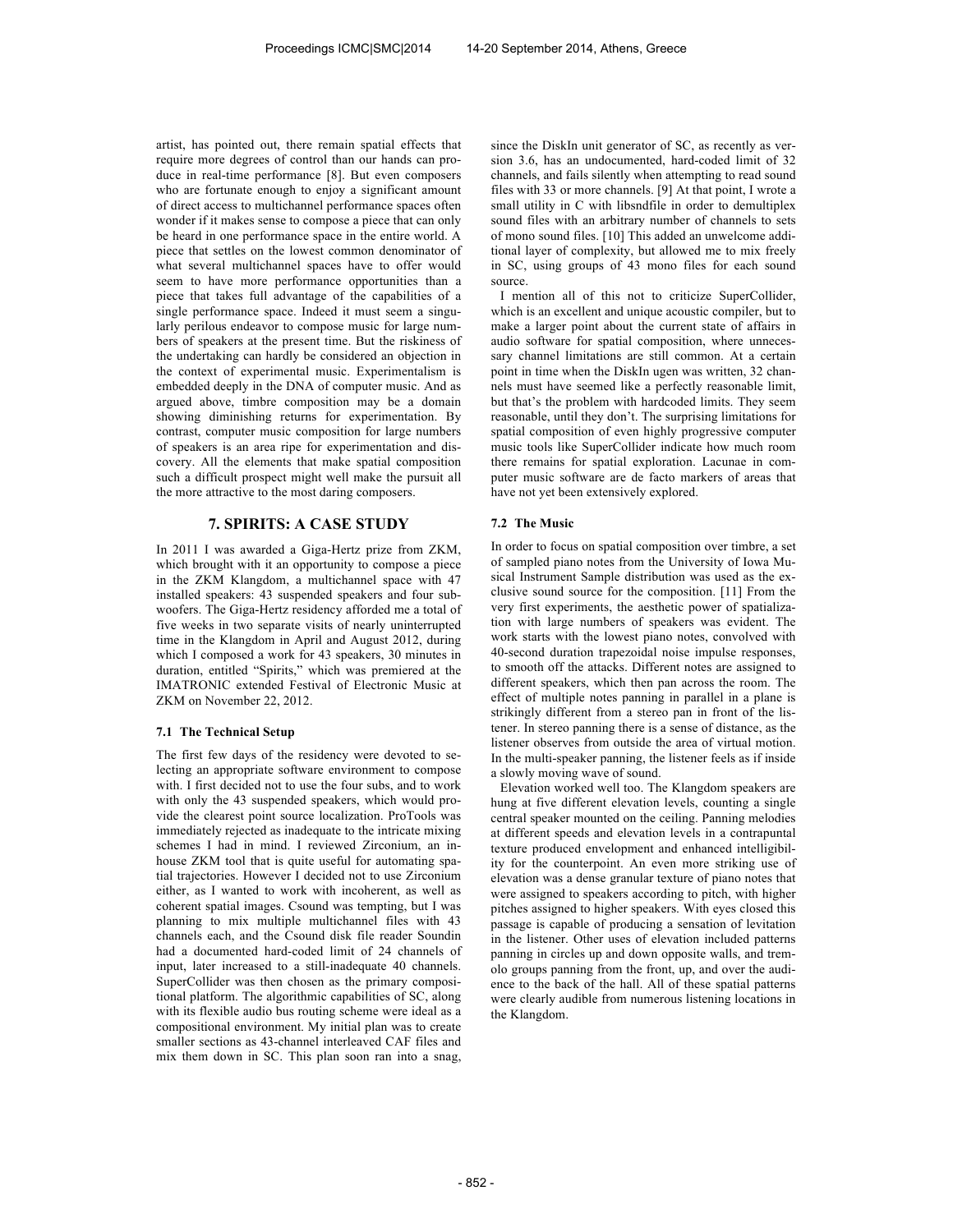#### **7.3 Spatial Re-orchestrations**

The first version of Spirits, for ZKM, was completed on August 19, 2012. The work was subsequently reorchestrated for the Sonic Lab at SARC, and the iCAST system at Louisiana State University. Both systems provided different spatial affordances, while lacking some spatial features that I made use of in the ZKM version of the piece. The SARC version made use of 42 available speakers. Unlike the Klangdom, in the SARC Sonic Lab, the lowest speaker ring is situated below the audience, who are seated atop a metal grid. Placing the low opening tones underneath the audience was an obvious change to make for SARC. In SARC the rings contain at least eight speakers, whereas in ZKM, the number of speakers per ring varies, from 14 on the lowest level to six on the level just below the single ceiling mounted speaker. Point source panning configurations that relied on the number of speakers per ring at ZKM needed to be reconceived for SARC. In every case, assigned speaker numbers were different, so the entire piece needed to be recompiled for the SARC version, which was premiered on December 13, 2012 in the Sonic Lab. This SARC re-orchestration took a week to achieve. A binaural recording of the SARC spatial re-orchestration of Spirits may be heard online [12]. This recording was produced with a Neumann KU 100 Dummy Head microphone, situated on the ground floor in the middle of the Sonic Lab. While headphone listening is vastly inferior to being in a multichannel space with the ability to move around and hear the piece from multiple perspectives, nonetheless a significant amount of spatiality is captured on the binaural recording, including elevation cues.

 The LSU iCAST system consists of 24 main speakers and 24 addition discrete sources on four centrally located hexaphonic speaker arrays on the floor. These speakers, although relatively low in output power, enabled the possibility of moving sounds through the hall on the floor. My spatial orchestration for LSU took advantage of that capability. Following the experience of spatial orchestration for SARC, preparing a new 48-channel version for LSU took one full day. The striking decrease in the time required to prepare a new spatial orchestration indicates that, although still labor-intensive, the process of spatially re-orchestration a multichannel work for large numbers of speakers will become more streamlined and efficient with practice.

#### **8. FUTURE WORK**

In order to consider the future of spatial computer music, it is worth recalling what the prospects of electronic art music looked like in the early 1950s: a very small handful of studios in the world, with cumbersome tools, but exciting theories about a new kind of music. At that stage, predicting that electronic music would become ubiquitous would have seemed wildly optimistic. If we today maintain some of that optimism, we might speculate that we are currently in the 1950s with respect to spatial computer music. There are relatively few spaces that support projection of sound over large numbers of speakers for experimental computer music. Most were built in the  $21<sup>st</sup>$ 

century: SARC Sonic Lab (2004), iCAST (2005), ZKM Klangdom (2006). And more are being built. Cube at the Moss Arts Center of Virginia Tech will be active in late 2014, with upwards of 132 installed speakers.

 At this stage, the role of institutions is crucial, and it is possible to glean some general tips from the most successful early electronic music studios, such as WDR and ORTF. These institutions had serious production values that were reflected in generous access policies for composers and state-of-the-art equipment. Musical research was supported by theoretical research that was disseminated alongside the music produced. Without carefully designed policies, there is always the danger that institutions housing facilities with unique spatial audio capabilities will nonetheless fail to turn potential into actual achievement. And of course artists will also need to take some risks by composing works that at present will have very limited opportunities for performance, as a price for aspiring to share remarkable spatial-sonic experiences with their audiences. For all the negatives and risks mentioned here, which in any case will only act as a stimulus for the most adventurous composers, general audiences often respond positively to electroacoustic music with a strong spatial aspect, whether in the Philips Pavilion, or in more recent spatially-focused sonic art such as Cardiff's "The Forty Voice Motet" as staged at The Cloisters of the Metropolitan Museum, or the multiple sold-out performances of Karlheinz Stockhausen's Oktophonie at the Park Avenue Armory in 2013. [13] A major advantage that music for large numbers of speakers will continue to hold over stereo music is that it is inherently social in nature, requiring an audience to come to a space, rather than be able to consume the music privately at home.

### **9. CONCLUSIONS**

We have proposed that spatial computer music is at an important historical moment in which spatial aesthetic and research initiatives strongly suggest themselves to both institutions and creative individuals. It is hoped and expected that we will witness dramatic aesthetic advances and experiences in spatial computer music from these quarters in the coming decades.

#### **Acknowledgments**

I would like to thank Ludger Brümmer at ZKM, Steve Beck at Louisian State University, and Michael Alcorn, Chris Corrigan, Gary S. Kendall, and all my other Queen's University Belfast colleagues who were so supportive of my work in spatial computer music composition, during my time at SARC. I also thank Elizabeth Hoffman for an insightful reading of an early draft of this paper.

## **10. REFERENCES**

[1] Dewan, B. 2002. *Thaddeus Cahill's "Music Plant."* http://cabinetmagazine.org/issues/9/dewan.php (14 April 2014)